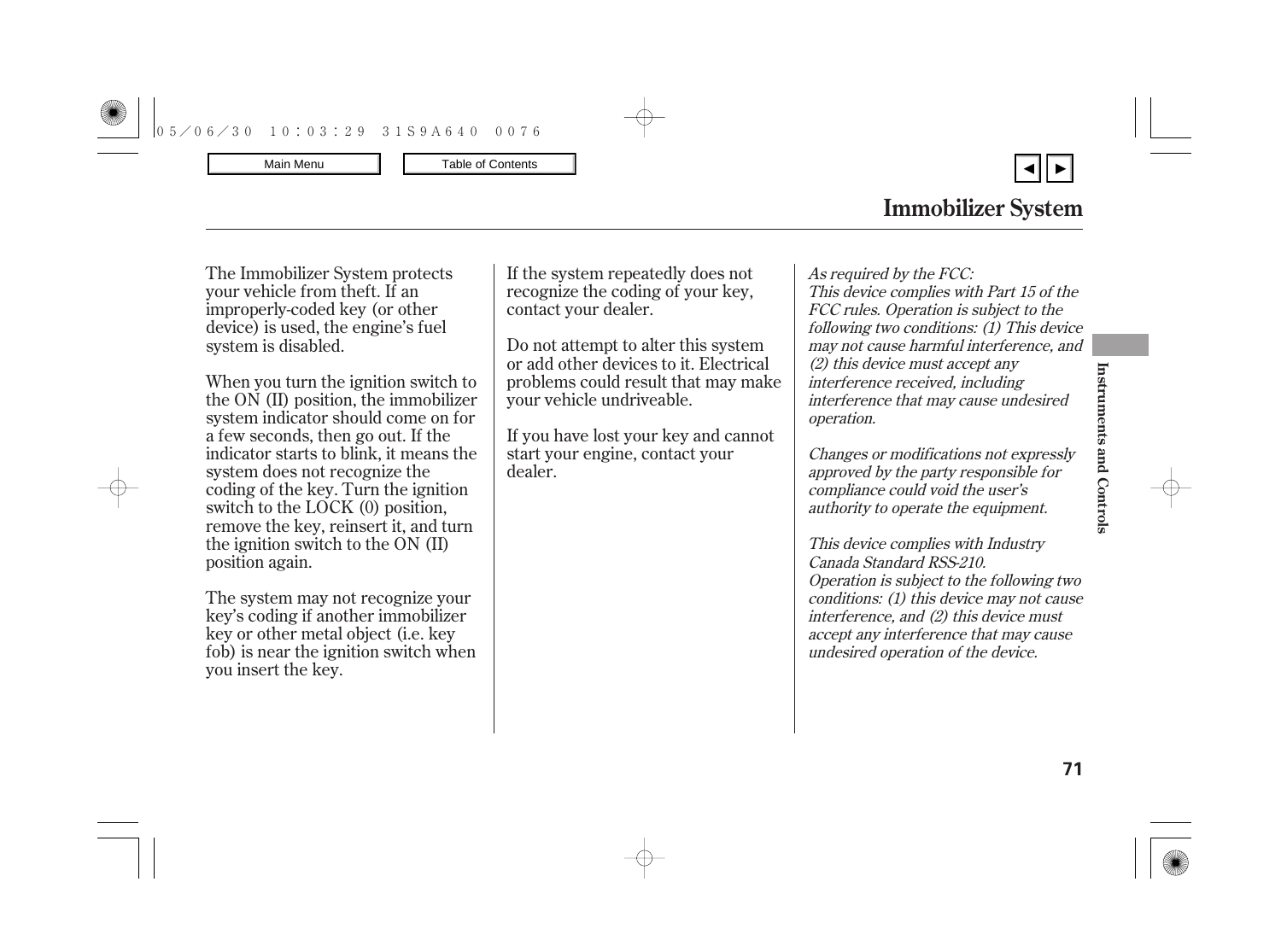# **Ignition Switch**



The ignition switch has four positions: LOCK (0), ACCESSORY (I), ON (II), and START (III).

- You can insert or **LOCK (0)** remove the key only in this position. To turn the key, push it in slightly. If your vehicle has an automatic transmission, the shift lever must also be in park.

If the front wheels are turned, the anti-theft lock may make it difficult to turn the key. Firmly turn the steering wheel to the left or right as you turn the key.

**ACCESSORY (I)**  $-$  You can operate the audio system and the accessory power socket in this position.

 $ON (II)$   $-$  This is the normal key position when driving. Several of the indicators on the instrument panel come on as a test when you turn the ignition switch from the ACCESSORY (I) to the ON (II) position.

**START (III)**  $-$  Use this position only to start the engine. The switch returns to the ON (II) position when you let go of the key.

You will hear a reminder beeper if you leave the key in the LOCK (0) or the ACCESSORY (I) position and open the driver's door. Remove the key to turn off the beeper.

If your vehicle has an automatic transmission, the shift lever must be in Park before you can remove the key from the ignition switch.

## **AWARNING**

Removing the key from the ignition switch while driving locks the steering. This can cause you to lose control.

Remove the key from the ignition switch only when parked.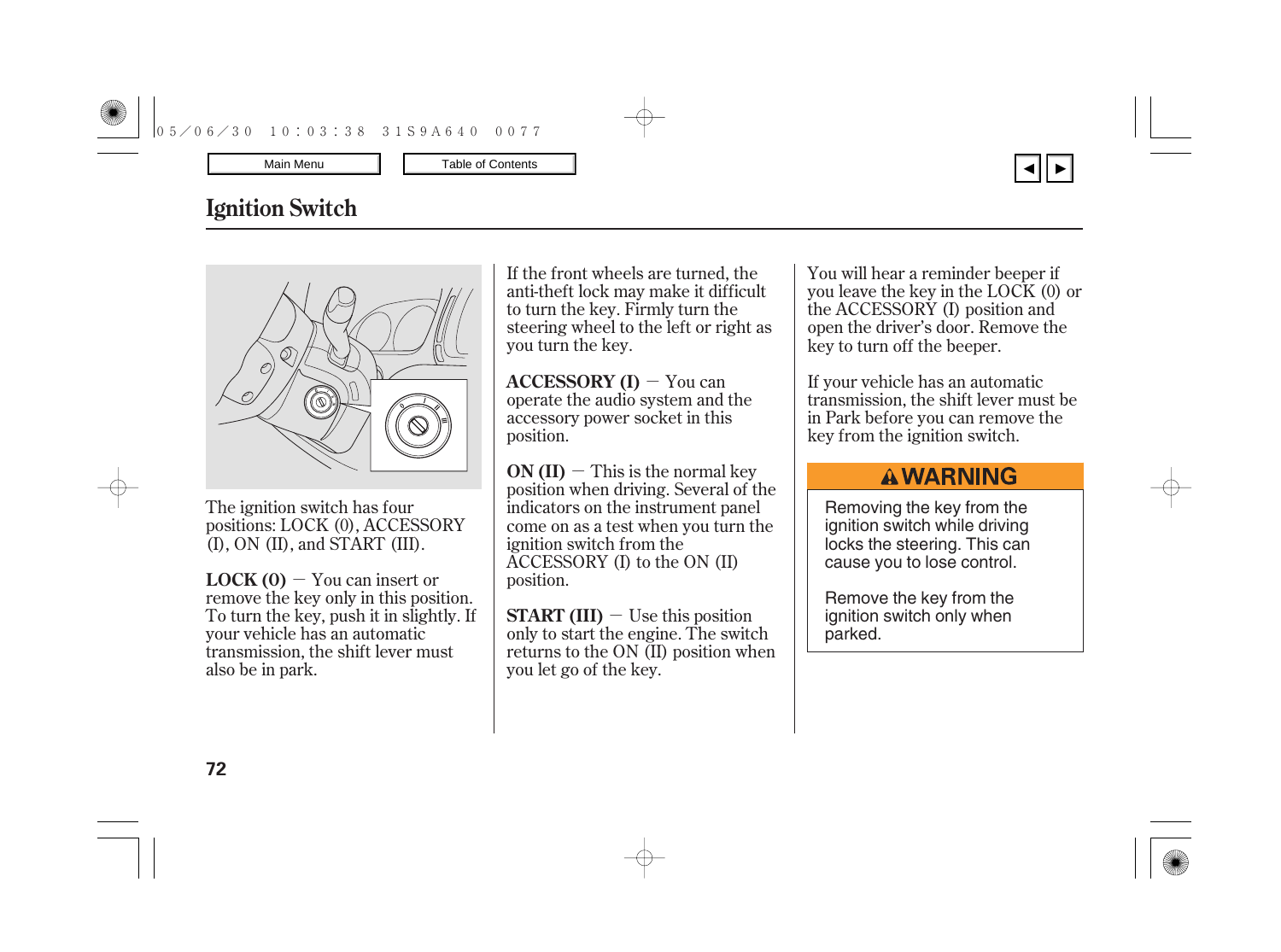

▼



To lock the doors and the tailgate, press the master door lock switch on either front door, press the lock tab down on the driver's door, or use the key on the outside lock on the driver's door.

Pressing up on either master door lock switch will unlock all of the doors and the tailgate.

unlocks that door. Pulling up on the driver's door lock tab only unlocks the driver's door.

To lock any passenger's door when getting out of the vehicle, push the lock tab down, and close the door. To lock the driver's door, remove the key from the ignition switch, pull the outside door handle and push the lock tab down or push the door lock switch down. Release the handle, then close the door.

Only the driver's door unlocks when you use the key on the outside driver's door lock.



The childproof door locks are designed to prevent children seated in the rear from accidentally opening the rear doors. Each rear door has a lock lever near the edge. With the lever in the LOCK position, the door cannot be opened from the inside regardless of the position of the lock tab. To open the door, pull the lock tab up, and use the outside door handle.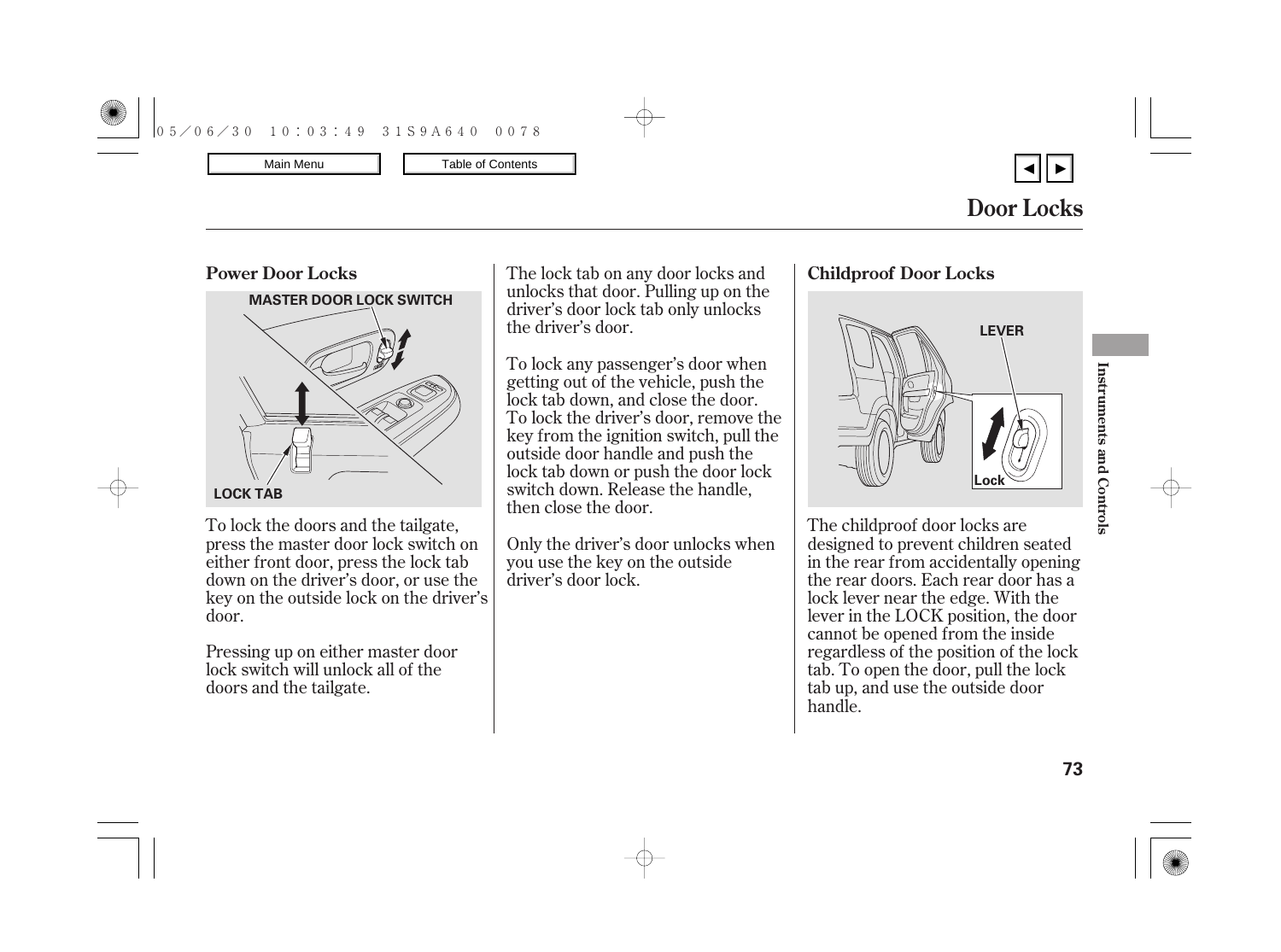

# **Tailgate and Hatch Glass**



Use the valet or master key in the tailgate to:

- 1. **Unlock the tailgate**. Pull the handle to open it.
- . 2. **Lock the tailgate**
- **3. Open the hatch glass**. You can also open it by pressing the hatch glass release button on the driver's door or on the remote transmitter.



The rear wiper will not operate with the hatch glass open. If you open the hatch glass while the rear wiper is operating, the wiper will stop (see page <mark>65</mark> ).

To close the hatch glass, lower it and press on the handle until it latches.

You can also lock and unlock the tailgate with the remote transmitter, or either master door lock switch.



To keep the tailgate door open when facing downhill, use the stop from the tool kit.

The tool kit is in the storage bin under the cargo floor. Put the stop on the support strut as shown. Make sure to remove the stop before closing the tailgate.

Be sure all passengers or any objects are clear of the tailgate before opening or closing it.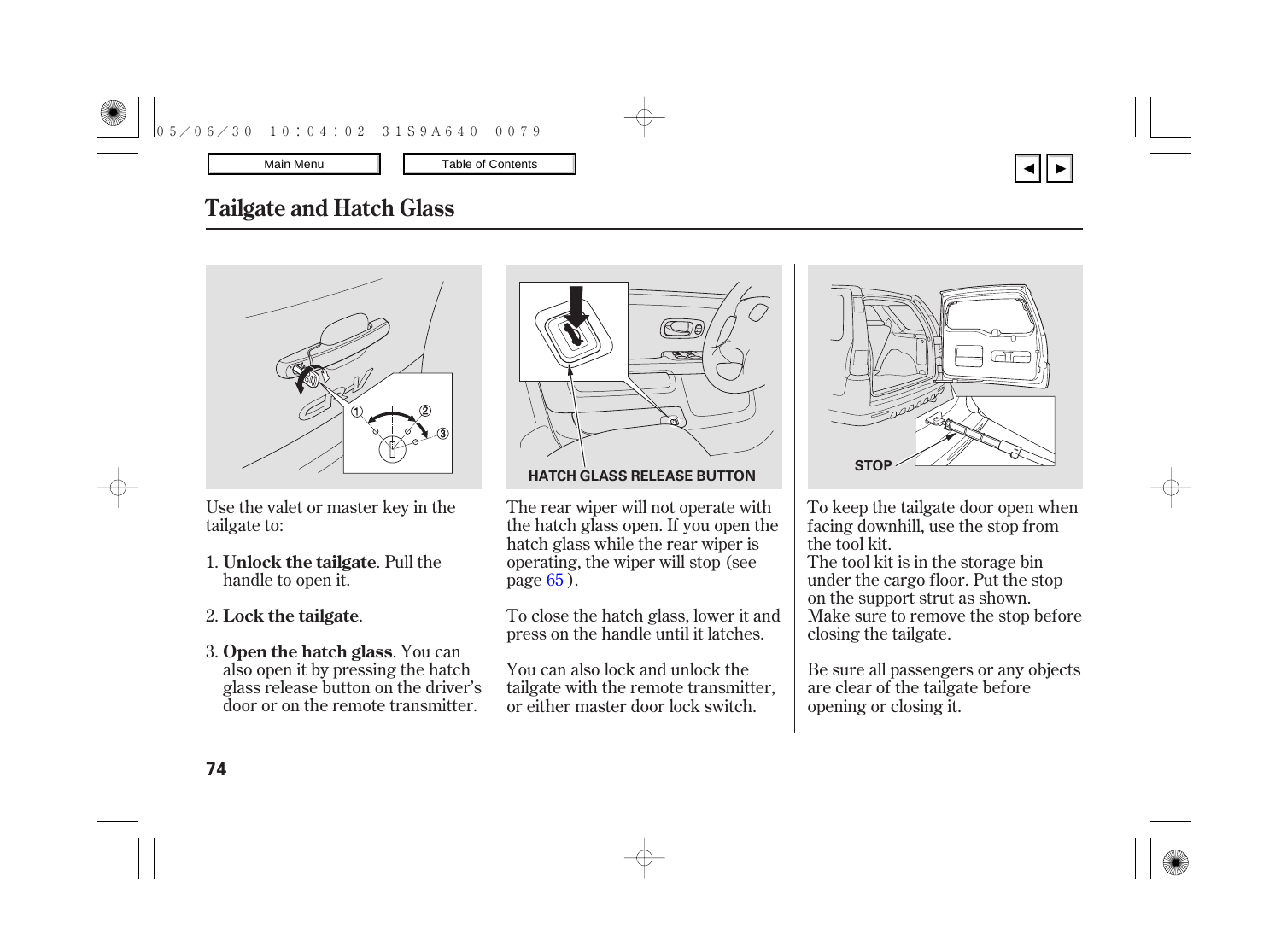# **Tailgate and Hatch Glass, Remote Transmitter**

Keep the tailgate and the hatch glass closed at all times while driving to avoid damaging the tailgate and the hatch glass, and to prevent exhaust gas from getting into the interior. **See Carbon Monoxide Hazard** on page  $50$  .





 $\mathbf{LOCAL} - \mathbf{Press}$  this button once to lock all doors and the tailgate. Some exterior lights will flash once. When you push LOCK twice within 5 seconds, you will hear a beep to verify that the doors and the tailgate are locked. You cannot lock the doors and the tailgate if any door or the tailgate is not fully closed or the key is in the ignition switch.

- Press this button once **UNLOCK** to unlock the driver's door. Push it twice to unlock the other doors and the tailgate. Some exterior lights will flash twice each time you press the button.

The ceiling light (if the ceiling light switch is in the center position) will come on when you press the UNLOCK button. If you do not open any door or the tailgate within 30 seconds, the light fades out. If you relock the doors and the tailgate with the remote transmitter before 30 seconds have elapsed, the light will go off immediately.

If you do not open any door or the tailgate within 30 seconds, they will automatically relock.

**Instruments and Controls**

**CONTINUED**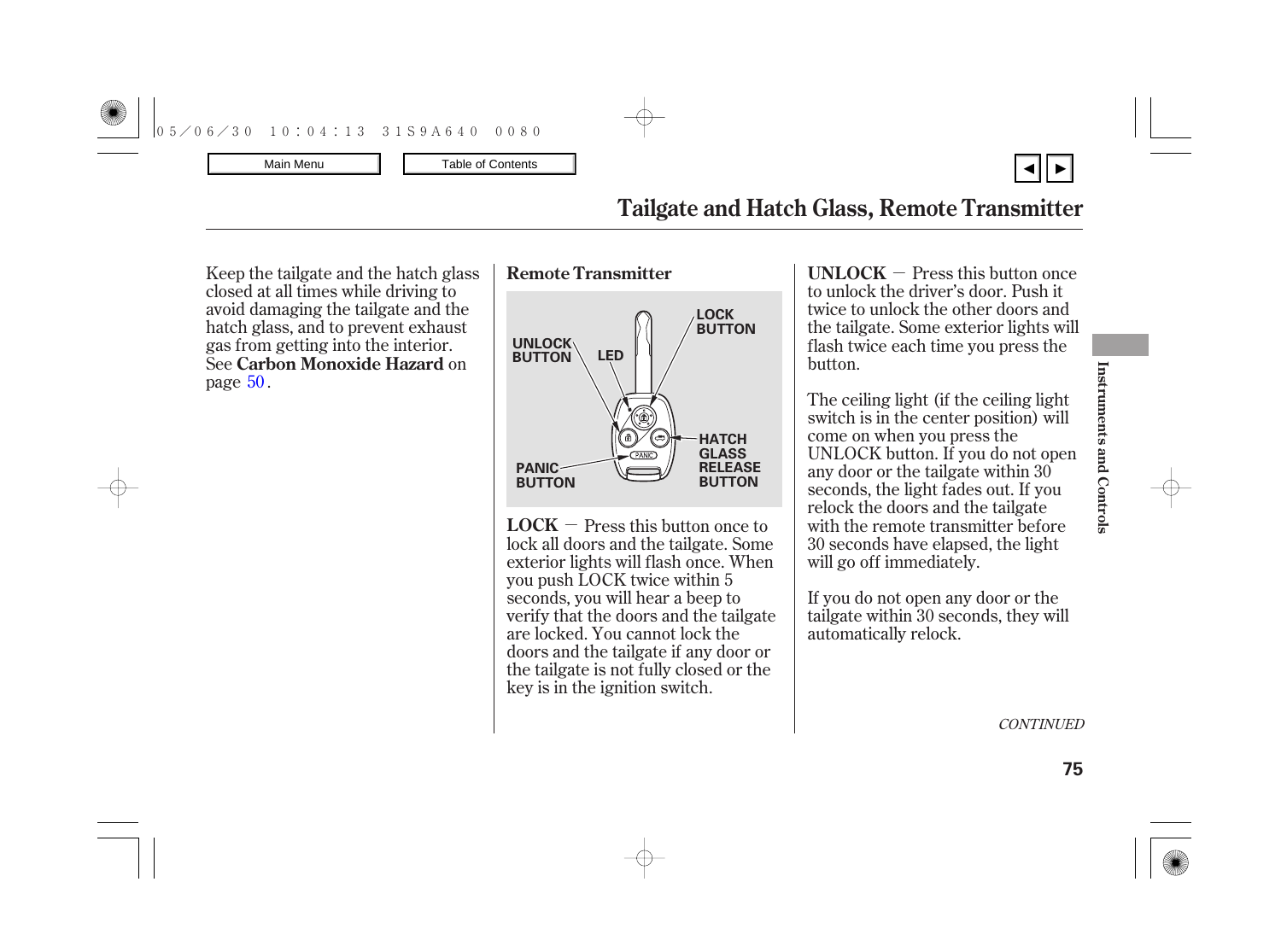## <span id="page-5-0"></span>**Remote Transmitter**

### - **HATCH GLASS RELEASE Remote Transmitter Care**

Press this button for about 1 second to open the hatch glass. You cannot open the hatch glass if the key is in the ignition switch. Even if the hatch glass is open, the tailgate can be locked with the remote transmitter.

**PANIC**  $-$  Press this button for about 2 seconds to attract attention: the horn will sound, and the exterior lights will flash for about 30 seconds. To cancel panic mode, press any other button on the remote transmitter, or turn the ignition switch to the ON (II) position.

- Avoid dropping or throwing the transmitter.
- Protect the transmitter from extreme temperature.
- Do not immerse the transmitter in any liquid.
- If you lose a transmitter, the replacement needs to be reprogrammed by your dealer.

### **Replacing the Transmitter Battery**



▼

If it takes several pushes on the button to lock or unlock the doors and the tailgate, replace the battery as soon as possible. Battery type: CR1616

To replace the battery:

1. Remove the screw at the base of the transmitter with a small Phillips-head screwdriver.